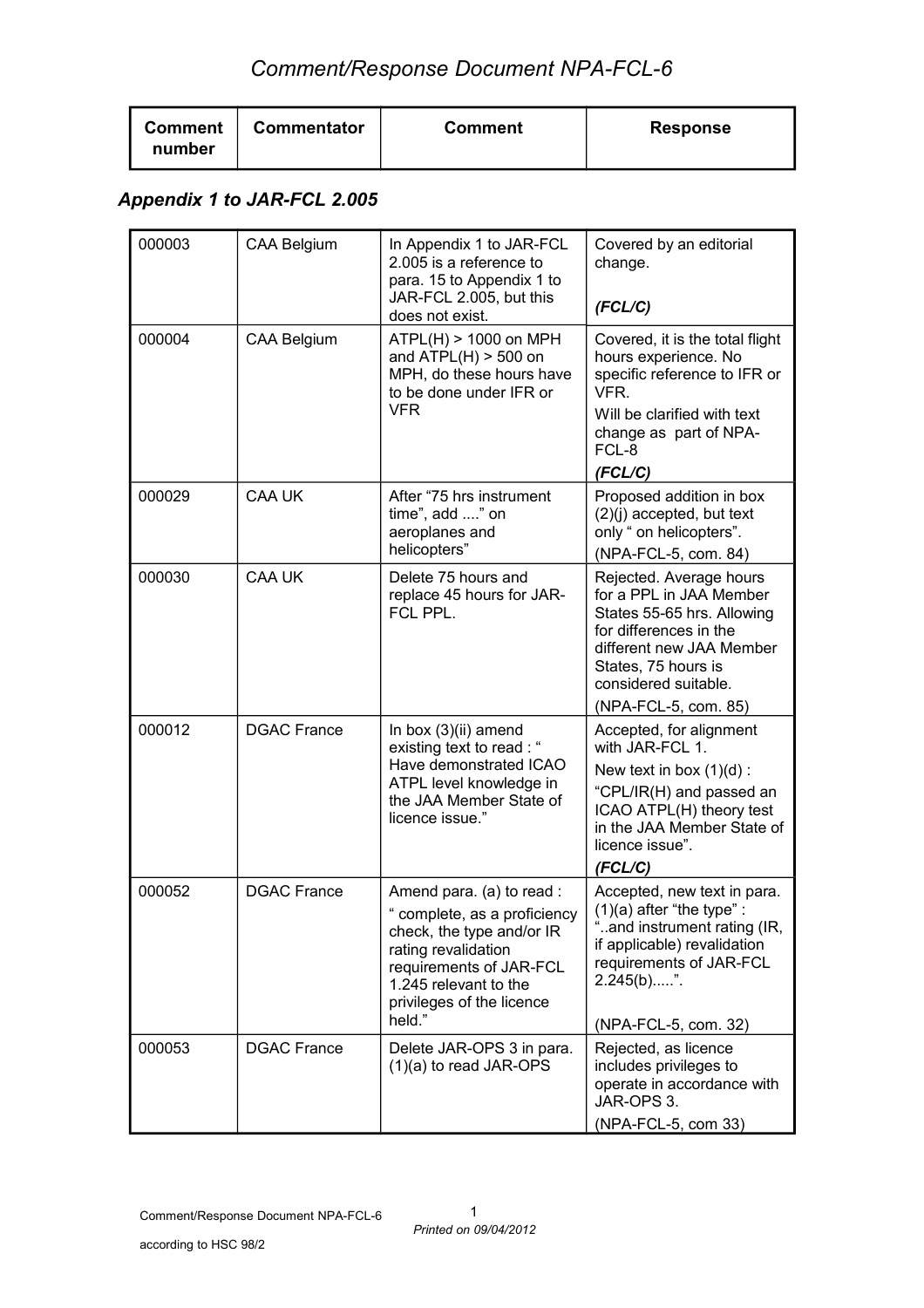| 000054 | <b>DGAC France</b> | Add the following text to<br>the boxes $(4)(i)$ and $(5)(l)$ .<br>In $(4)(i)$ add "for instrument<br>rating restricted to PPL".<br>In (5)(i), add "demonstrate<br>to the Authority a<br>knowledge of flight<br>performance and planning<br>as required by AMC FCL                                        | Accepted, to avoid<br>inconsistency.                                                                                                                  |
|--------|--------------------|----------------------------------------------------------------------------------------------------------------------------------------------------------------------------------------------------------------------------------------------------------------------------------------------------------|-------------------------------------------------------------------------------------------------------------------------------------------------------|
| 000055 | <b>DGAC France</b> | $1.470(c).$ "<br>Proposal to amend table,<br>para 3. Replace text in box<br>2 by "3 years recent<br>experience as SFI<br>acceptable to the<br>Authority".                                                                                                                                                | (NPA-FCL-5, com 34)<br>Accepted, text changes as<br>in comment.<br>(NPA-FCL-5, com. 35)                                                               |
| 000015 | <b>LFV Sweden</b>  | Additional column required<br>for CPL/IR pilots having<br>passed ATPL theory but<br>having no experience on<br>MP aircraft.                                                                                                                                                                              | Rejected, not in NPA-FCL-<br>6. If further discussion is<br>required, a working paper<br>must be provided.<br>(NPA-FCL-5, com. 43)                    |
| 000016 | <b>LFV Sweden</b>  | PPL/IR. Replace "75 hours<br>instrument time" by "IFR".<br>in box $(2)(i)$ .                                                                                                                                                                                                                             | Accepted, UK and military<br>pilots need internal<br>arrangements to relate<br>instrument time to IFR.<br>(NPA-FCL-5, com. 44)                        |
| 000050 | <b>SNPL France</b> | Table in para. 3 :<br>(1) Replace existing text in<br>box 2 : " 3 years recent<br>experience acceptable to<br>the Authority"<br>(2) Add text in box 4 : "SFI<br>restricted to static<br>instruction if the holder has<br>not a professional pilot<br>licence and/or no flight<br>multi-pilot experience" | (1) Accepted, text change<br>as in comment.<br>(2) Rejected, contrary to<br>grand father's rights (see<br>JAR-FCL 2.005(b)(2))<br>(NPA-FCL-5, com 56) |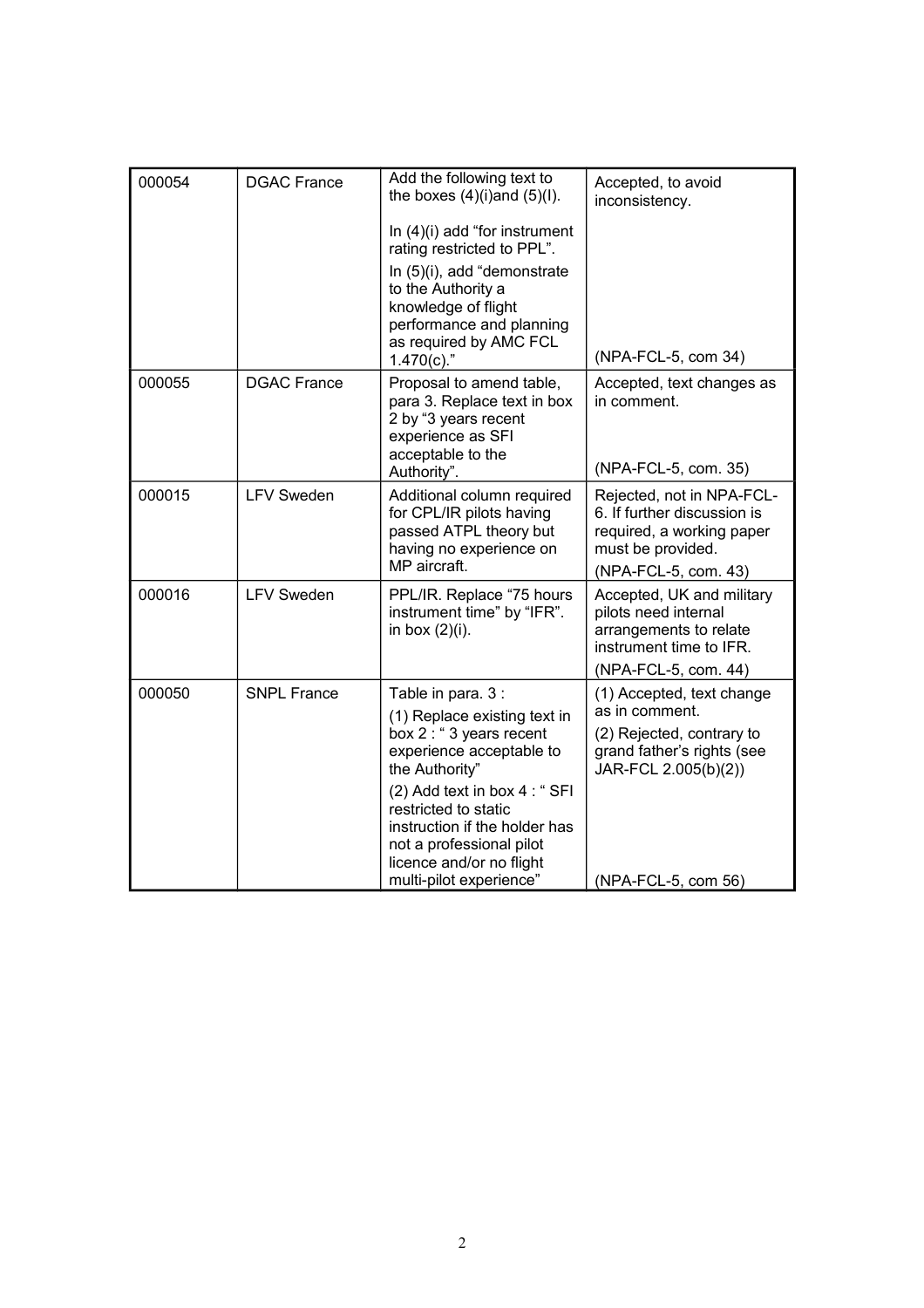| <b>Commentator</b><br><b>Comment</b><br><b>Response</b><br><b>Comment</b><br>number |
|-------------------------------------------------------------------------------------|
|-------------------------------------------------------------------------------------|

| 000028 | <b>CAA UK</b>      | In para. 1 delete existing<br>subpara. (a) and substitute:                                                                                                                                                               | Change to para 1(a)(i)<br>accepted.                                                                                                                               |
|--------|--------------------|--------------------------------------------------------------------------------------------------------------------------------------------------------------------------------------------------------------------------|-------------------------------------------------------------------------------------------------------------------------------------------------------------------|
|        |                    | (a)(i) complete as a<br>proficiency check the type<br>rating revalidation<br>requirements of JAR-FCL<br>$1.245(b)(1)$ appropriate to<br>the licence privileges held.                                                     | Change to para 1(a)(ii)<br>rejected, not relevant for<br>helicopters. But, an<br>addition in box $(3)(j)$ : "<br>demonstrate the use of<br>radio navigation aids" |
|        |                    | (a)(ii) for PPL only the<br>proficiency check shall<br>include from Appendix 2 to<br>JAR-FCL 2.135 (Content<br>of the skill test for the issue<br>of a PPL(H) item (e) of<br>section 5, use of radio<br>navigation aids. | (NPA-FCL-5, com. 83)                                                                                                                                              |
| 000067 | <b>LBA Germany</b> | Appendix 1 to JAR-FCL<br>2.005(d) should give more<br>detailed information<br>regarding holders of an<br>ATPL(H) with or without IR<br>privileges.                                                                       | Accepted, covered by a<br>working paper. Text<br>changes will be part of<br>NPA-FCL-8.<br>(FCL/C)                                                                 |
| 000068 | <b>LBA Germany</b> | Add to para. 3 for the SFI<br>authorisation:<br>" have completed the<br>applicable type rating<br>course including MCC on a<br>flight simulator qualified<br>according to JAR-STD(H).                                    | Rejected, not a part of<br>NPA-FCL-6. If further<br>discussion is required a<br>working paper must be<br>provided.<br>(FCL/C)                                     |
| 000045 | <b>IFALPA</b>      | Para 3 : column 4 addition<br>for SFIs with 3 years<br>experience (without<br>professional licence)                                                                                                                      | Rejected, not in NPA-FCL-<br>5. If further discussion is<br>required, a working paper<br>must be provided.<br>(NPA-FCL-5, com. 101)                               |

### *JAR-FCL 2.035*

| 000022 | <b>CAA Denmark</b> | Delete "or" after brackets<br>and change the following<br>text to read: When the<br>limitation requires a safety<br>pilot to be carried for<br>private pilots, the<br>Authority" | Covered, since this<br>requirement is removed<br>from JAR-FCL 2.<br>(FCL/C) |
|--------|--------------------|----------------------------------------------------------------------------------------------------------------------------------------------------------------------------------|-----------------------------------------------------------------------------|
| 000006 | <b>CAA Belgium</b> | Add in para. c line 12 :<br>see Appendix 1 to JAR-<br>FCL 2.035.                                                                                                                 | As above.<br>(FCL/C)                                                        |
| 000017 | <b>LFV Sweden</b>  | Para, c line 10 : The<br>compound "pilot-in-<br>command" should be<br>reduced to "pilot" only.                                                                                   | As above.<br>(FCL/C)                                                        |

*Printed on 09/04/2012* 3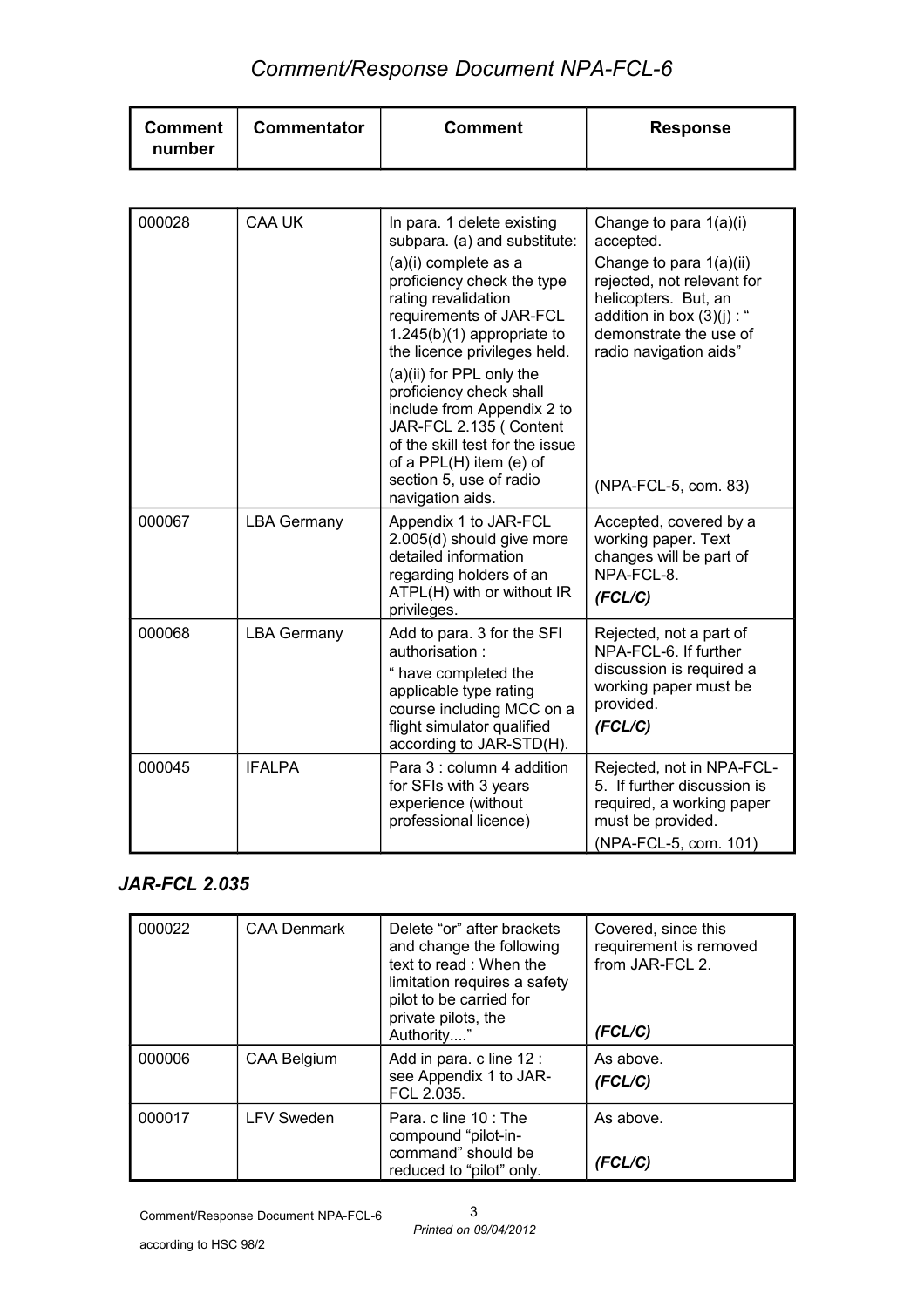| 000076 | LBA Germany | Proposal to delete in JAR-<br>FCL 2.035 (c) the last<br>sentence regarding safety<br>pilot and the IEM FCL | As above. |
|--------|-------------|------------------------------------------------------------------------------------------------------------|-----------|
|        |             | 2.035 accordingly.                                                                                         | (FCL/C)   |

## *Appendix 1 to JAR-FCL 2.035*

| 000070 | LBA Germany | Delete this requirement | Accepted, requirement<br>removed. |
|--------|-------------|-------------------------|-----------------------------------|
|        |             |                         | (FCL/C)                           |

#### *Note : Appendix 1 to JAR-FCL2.035 is deleted.*

### *Appendix 1 to JAR-FCL 2.055*

| 000031 | CAA UK                                   | Para 3.: delete from last<br>sentence "forced "<br>insert " obliged", and<br>delete " inspections "<br>and insert "  processing<br>the application for<br>approval". | Accepted, rewording of<br>para. 3 last sentence in<br>accordance with comment.<br>(NPA-FCL-5, com. 86)                                                              |
|--------|------------------------------------------|----------------------------------------------------------------------------------------------------------------------------------------------------------------------|---------------------------------------------------------------------------------------------------------------------------------------------------------------------|
| 000032 | <b>CAA UK</b>                            | "MEL" should be added to<br><b>IEM 2.001</b>                                                                                                                         | Accepted, also add to this<br>paragraph: "AFM"<br>Add in para 35 (b) after "<br>Allowable deficiencies",<br>"based on MMEL if<br>available"<br>(NPA-FCL-5, com. 87) |
| 000013 | FlightSafety<br><b>International USA</b> | Deletion of para. 2 (a)                                                                                                                                              | Rejected, not part of NPA-<br>$FCL-6$<br>(NPA-FCL-5, com. 78)                                                                                                       |
| 000014 | FlightSafety<br>International USA        | Deletion of para. 2 (b)                                                                                                                                              | Rejected, the FCL<br>Committee agreed not to<br>delete this paragraph.<br>(NPA-FCL-5, com. 79)                                                                      |
| 000051 | <b>FAA USA</b>                           | Deletion of para. 2 (a) and<br>(b)                                                                                                                                   | Rejected, same as above<br>(NPA-FCL-5, com. 41)                                                                                                                     |
| 000056 | <b>DGAC France</b>                       | Helicopters shall be<br>operated in accordance<br>with allowable deficiencies<br>listed in approved<br>operations manual.                                            | Accepted, see response to<br>comment 000032<br>(NPA-FCL-5, com. 37)                                                                                                 |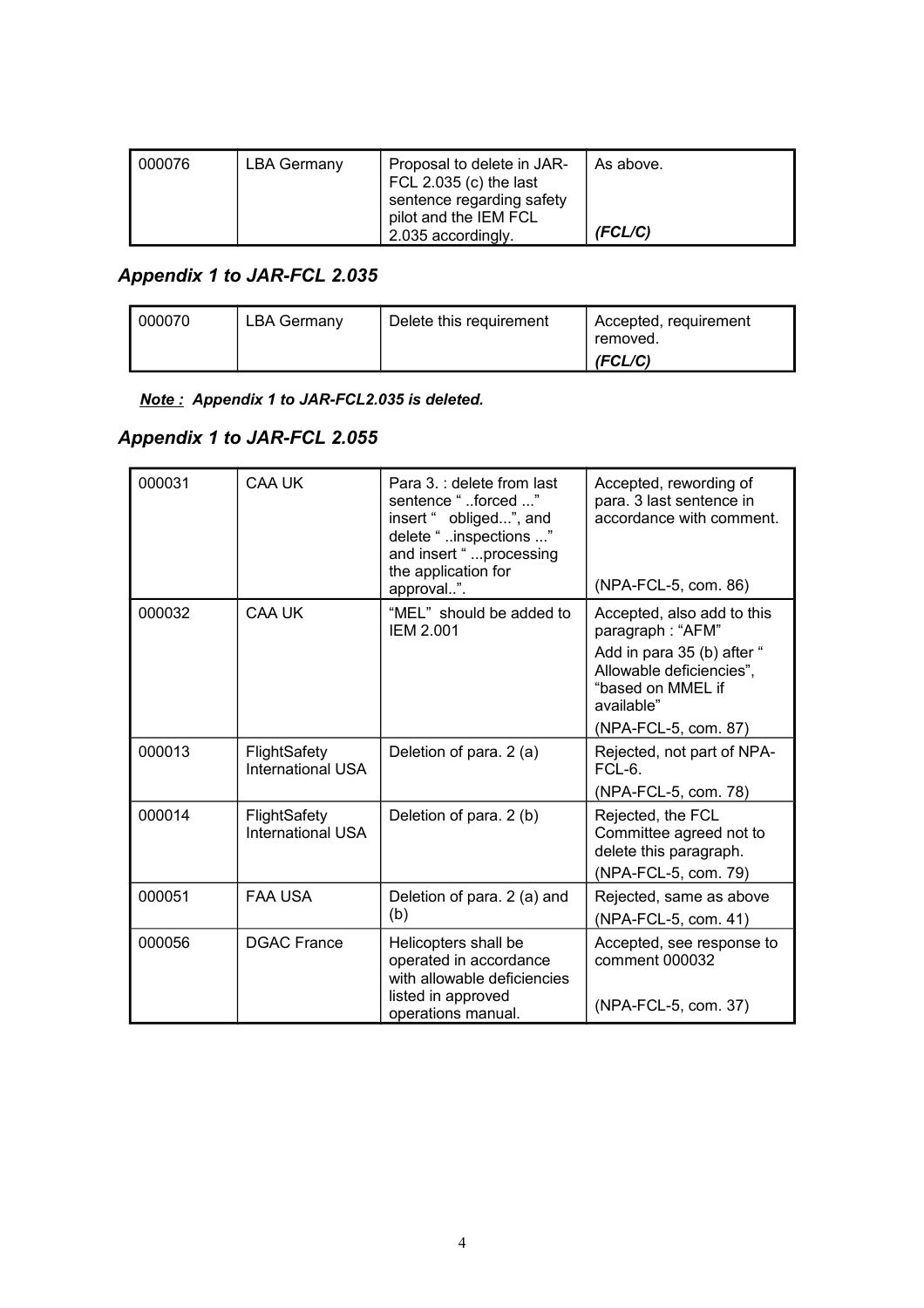| <b>Comment</b><br><b>Commentator</b><br>number | <b>Comment</b> | <b>Response</b> |
|------------------------------------------------|----------------|-----------------|
|------------------------------------------------|----------------|-----------------|

| 000069 | <b>LBA Germany</b>                                                  | Para, 18 last sentence<br>"except for SFIs having an<br>authorisation according to<br>item 3 of Appendix 1 to<br>JAR-FCL 2.005 "should be<br>deleted                                                                                                              | Accepted, rewrite text of<br>para. 18 and para. 15 of<br>Appendix 2 to JAR-FCL<br>2.055 for clarification with<br>regard to the privileges of a<br>$FI(H)$ .<br>(Also applicable for<br><b>Aeroplane document ?)</b> |
|--------|---------------------------------------------------------------------|-------------------------------------------------------------------------------------------------------------------------------------------------------------------------------------------------------------------------------------------------------------------|----------------------------------------------------------------------------------------------------------------------------------------------------------------------------------------------------------------------|
|        |                                                                     |                                                                                                                                                                                                                                                                   | (FCL/C)                                                                                                                                                                                                              |
| 000060 | <b>British Aerospace</b><br><b>Flight Training Ltd</b><br><b>UK</b> | Retain para. 2 (b)                                                                                                                                                                                                                                                | Accepted, the FCL<br>Committee decided to<br>retain para. 2. (b) in JAR-<br><b>FCL</b>                                                                                                                               |
|        |                                                                     |                                                                                                                                                                                                                                                                   | (NPA-FCL-5, com. 20)                                                                                                                                                                                                 |
| 000074 | <b>LBA Germany</b>                                                  | (1) Headline of para. 25<br>should read: "Training and<br>testing helicopters<br>(2) Add in para. 25 the<br>following sentence : "For<br>flight training and testing<br>for IR(H) an adequate<br>number of IFR certificated<br>helicopters shall be<br>available" | (1) Accepted, editorial<br>(2) Accepted, text changed<br>as in comment.<br>(FCL/C)                                                                                                                                   |
| 000065 | <b>BMV Germany</b>                                                  | Add in para. 3 : " for an<br>approval outside JAA<br>Member States"                                                                                                                                                                                               | Accepted, add text as in<br>comment in last sentence<br>of para. 3 after " to grant<br>an approval "<br>(NPA-FCL-5, com. 140)                                                                                        |
| 000041 | <b>CAA UK</b>                                                       | Delete" flying" from<br>sentence in Appendix 1 to<br>JAR-FCL 2.055 para. 9.<br>and Appendix 2 to JAR-<br>FCL 2.005 para. 8.                                                                                                                                       | Accepted, editorial change.<br>(NPA-FCL-5, com. 95)                                                                                                                                                                  |

## *Appendix 2 to JAR-FCL 2.055*

| 000075 | <b>LBA Germany</b> | Add in para. 21 at the end<br>of the first sentence : ",<br>and shall be IFR<br>certificated (if applicable)". | Accepted, text change as in<br>comment.<br>(FCL/C)                                                                          |
|--------|--------------------|----------------------------------------------------------------------------------------------------------------|-----------------------------------------------------------------------------------------------------------------------------|
| 000066 | <b>BMV Germany</b> | Add in para. 3 : " for an<br>approval outside JAA<br>Member States"                                            | Accepted, add text as in<br>comment in last sentence<br>of para. 3 after "to grant<br>an approval "<br>(NPA-FCL-5, com 141) |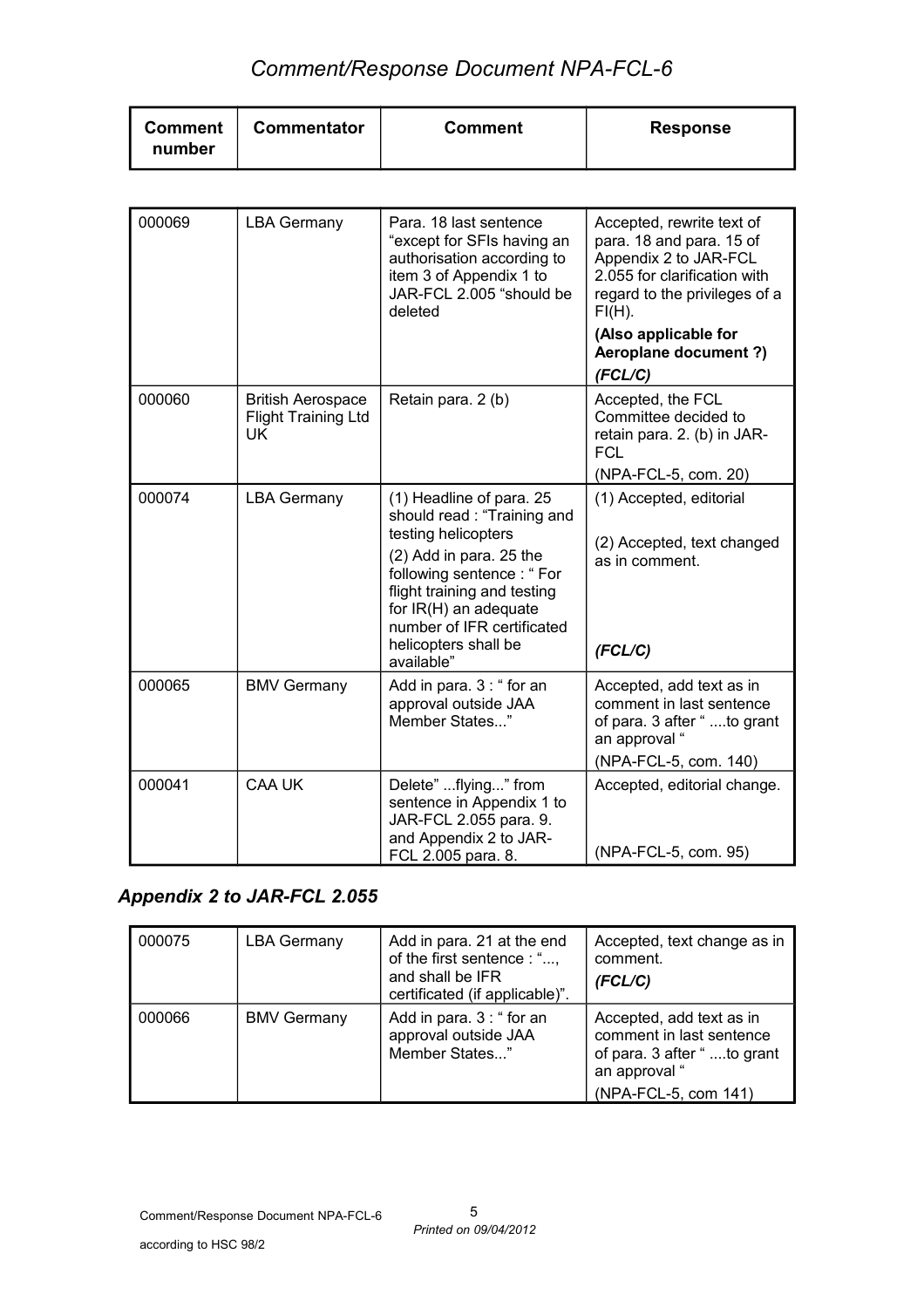| 000062 | <b>British Aerospace</b><br><b>Flight Training</b><br>Ltd. UK | Delete para $2$ (a) and (b) | Deletion of para. 2 (a)<br>rejected, not part of NPA-<br>FCL-6.<br>Deletion of para. 2 (b) in<br>Appendix 2 to JAR-FCL<br>2.055 accepted. |
|--------|---------------------------------------------------------------|-----------------------------|-------------------------------------------------------------------------------------------------------------------------------------------|
|        |                                                               |                             | (NPA-FCL-5, com. 22)                                                                                                                      |

### *AMC No. 1 to JAR-FCL 2.055*

| 000061                                                | <b>British Aerospace</b><br><b>Flight Training Ltd</b><br><b>UK</b>                                                                      | Change to para 2. "<br>Applications from FTOs for<br>approval to conduct<br>approved training outside<br>JAA Member States will be<br>administered"                                                                                                                                                                                                                                                                                                                                                                                                                                                                                                                                                                                                                                                                                                                                                                                                                                                                                                                                                | Covered by text change as<br>comment no. 000034<br>(NPA-FCL-5, com. 21)                                                          |
|-------------------------------------------------------|------------------------------------------------------------------------------------------------------------------------------------------|----------------------------------------------------------------------------------------------------------------------------------------------------------------------------------------------------------------------------------------------------------------------------------------------------------------------------------------------------------------------------------------------------------------------------------------------------------------------------------------------------------------------------------------------------------------------------------------------------------------------------------------------------------------------------------------------------------------------------------------------------------------------------------------------------------------------------------------------------------------------------------------------------------------------------------------------------------------------------------------------------------------------------------------------------------------------------------------------------|----------------------------------------------------------------------------------------------------------------------------------|
| 000034                                                | CAA UK                                                                                                                                   | New proposed text                                                                                                                                                                                                                                                                                                                                                                                                                                                                                                                                                                                                                                                                                                                                                                                                                                                                                                                                                                                                                                                                                  | See following text<br>(NPA-FCL-5, com. 89)<br>(Also applicable for<br>Aeroplane document,<br>see para. 3 bold text ?)<br>(FCL/C) |
| Para 1: retain text in NPA 6.<br>paragraph unchanged. | follows: para 9 to Appendix 1 to JAR-FCL 2.055<br>arrangements for the skill test.<br>Para 6 in the NPA becomes 5 and remains unchanged. | Para 2: proposed changed text not accepted. Amended text from the NPA was agreed as<br>Training outside JAA Member States: "Training for JAR-FCL licences and ratings may be<br>conducted in non-JAA Member States. Applications from FTOs located in JAA Member<br>States for approval to conduct training outside JAA Member States will be administered in the<br>same way as applications for training in JAA Member States. Provided that" to end of<br>Para 3: rejected, retain text in NPA. But delete "Phase 3 of " and "Phase 4 of".<br>Para 6: accepted, in place of paras 4 and 5 in NPA 6, to read:<br>4. The skill test for the instrument rating is to be taken in the JAA Member States of the<br>Authority that approves the training. An FTO providing approved training for the instrument<br>rating outside JAA Member States will need to make arrangements for the approved course to<br>include acclimatisation flying in the JAA Member State of the approving Authority prior to any<br>student taking the IR skill test. These arrangements are to include administrative |                                                                                                                                  |
| 000058                                                | <b>DGAC France</b>                                                                                                                       | Addition to last sentence of<br>para. $3:$<br>"shall be taken in the<br>State of licence issue."                                                                                                                                                                                                                                                                                                                                                                                                                                                                                                                                                                                                                                                                                                                                                                                                                                                                                                                                                                                                   | Rejected, not justified.<br>(NPA-FCL-5, com. 38)                                                                                 |
| 000044                                                | <b>IFALPA</b>                                                                                                                            | Delete second part of para.<br>6.                                                                                                                                                                                                                                                                                                                                                                                                                                                                                                                                                                                                                                                                                                                                                                                                                                                                                                                                                                                                                                                                  | Covered by incorporating<br>text into Appendix 1 to<br>JAR-FCL 2.055.<br>(FCL/C)                                                 |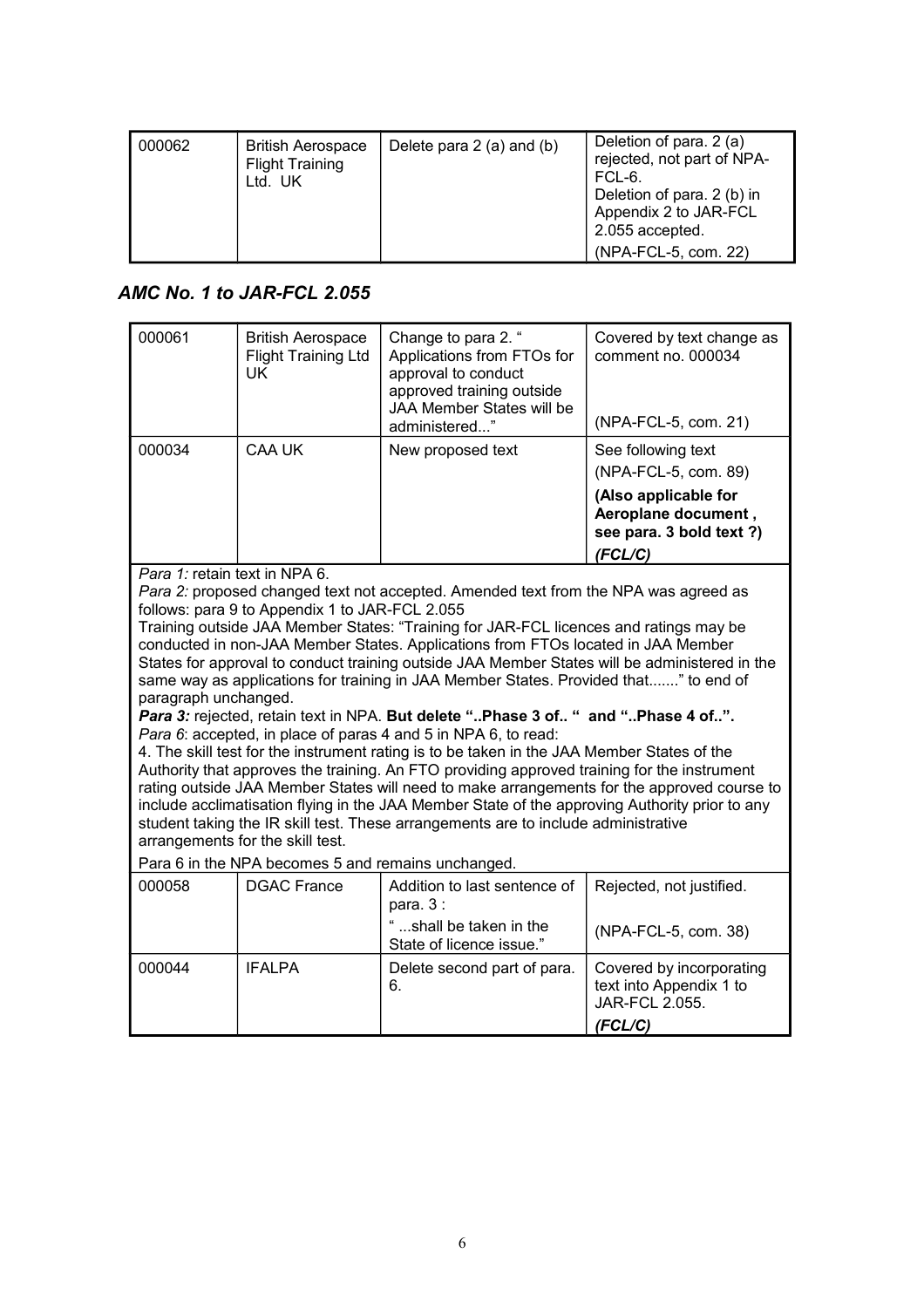| <b>Comment</b><br>number | Commentator | <b>Comment</b> | <b>Response</b> |
|--------------------------|-------------|----------------|-----------------|
|--------------------------|-------------|----------------|-----------------|

| 000046 | <b>IFALPA</b>     | $(1)$ Change in para. $5$ :<br>"skill test taken in the JAA<br>Member State" into " a JAA<br>Member State"<br>$(2)$ Change in para. 6. :<br>" the State of licence issue"<br>into " a JAA Member State"                                      | (1) Rejected<br>(2) Rejected<br>(NPA-FCL-5, com. 102)                                                   |
|--------|-------------------|----------------------------------------------------------------------------------------------------------------------------------------------------------------------------------------------------------------------------------------------|---------------------------------------------------------------------------------------------------------|
| 000033 | CAA UK            | Para, 2 first sentence<br>delete: "exactly"                                                                                                                                                                                                  | Covered by text change,<br>see also comment 000034<br>(NPA-FCL-5, com. 88)                              |
| 000018 | <b>LFV Sweden</b> | The wording of para. 2<br>should be redressed in<br>such a way that it is<br>apparent that there is only<br>one FTO responsible for a<br>given training, even though<br>this FTO makes training<br>arrangements with another<br>organisation | Covered by text change,<br>see also comment 000034<br>(NPA-FCL-5, com. 46)                              |
| 000019 | <b>LFV Sweden</b> | The text in para.5 should<br>be given the status of a<br>requirement. (be part of<br>section 1)                                                                                                                                              | Accepted, this AMC will be<br>part of Appendix 1 to JAR-<br>FCL 2.055 (para. 9)<br>(NPA-FCL-5, com. 47) |

*Note : AMC No.1 to JAR-FCL 2.055 is deleted and amended text as a result of the comments is incorporated in Appendix 1 to JAR-FCL 2.055.*

#### *AMC No. 2 to JAR-FCL 2.055*

| 000035 | CAA UK    | This AMC should be an<br>IFM.                                                                | Accepted, becomes an<br>IEM, but reference remains<br>in the requirements<br>(NPA-FCL-5, com. 90) |
|--------|-----------|----------------------------------------------------------------------------------------------|---------------------------------------------------------------------------------------------------|
| 000024 | RAI Italy | Introduction of this AMC<br>concerning financial<br>evaluation in JAR-FCL is<br>premature    | Rejected, AMC retained<br>while the requirement is<br>current.<br>(NPA-FCL-5, com. 77)            |
| 000042 | CAA UK    | Delete in para. $2(a)$ :<br>"Details of " and insert<br>"Details, as appropriate,<br>$of:$ " | Accepted, editorial addition<br>to text in comment.<br>(NPA-FCL-5, com. 96)                       |

#### *AMC FCL 2.125*

| 000009 | CAA Belgium | In the title, between<br>brackets (see Appendix 1 | Accepted, editorial. |
|--------|-------------|---------------------------------------------------|----------------------|
|        |             | to JAR-FCL 2.125) and not<br>2.120                | (FCL/C)              |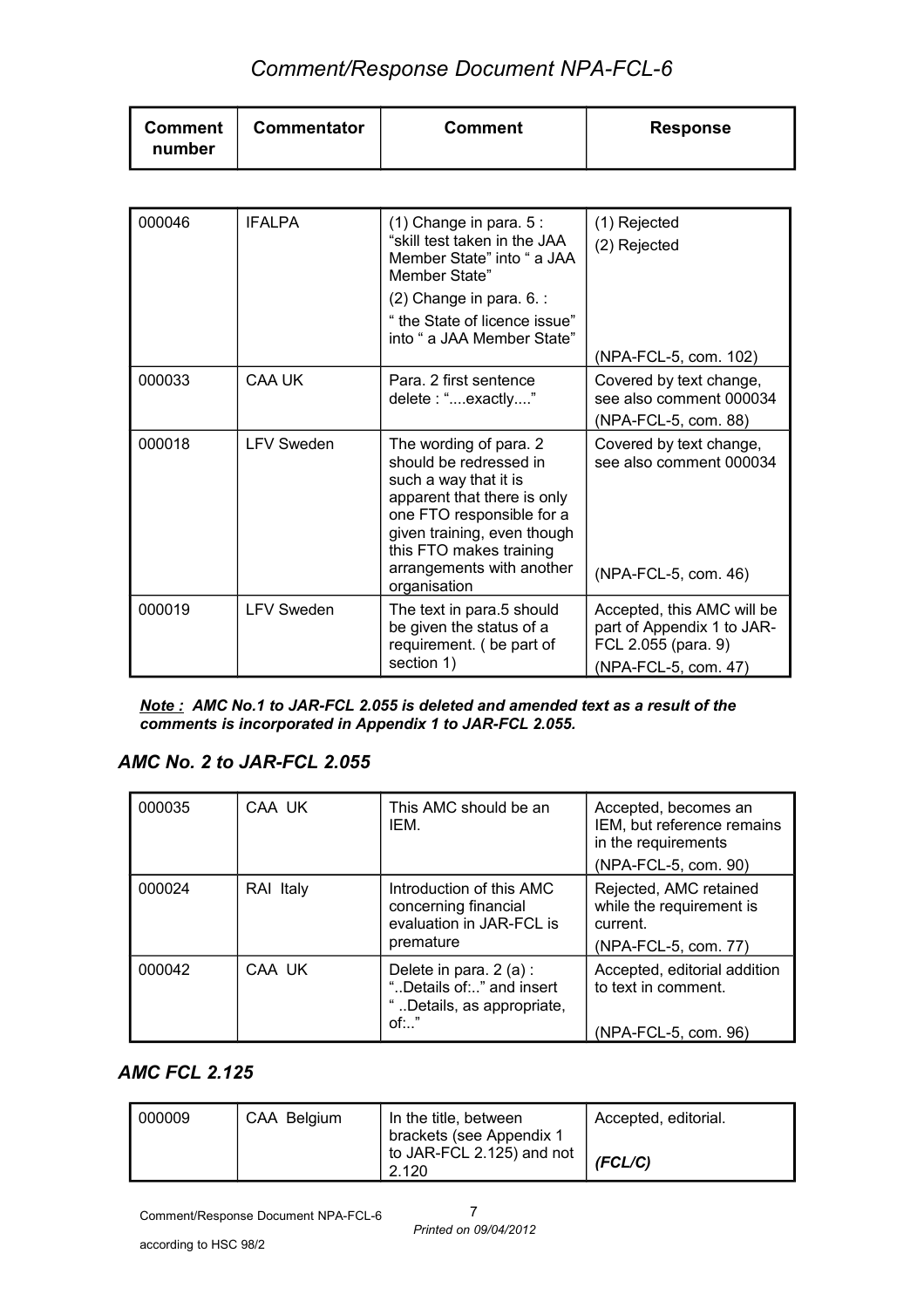### *Appendix 1 to JAR-FCL 2.160 & 2.165 (a)(1) and (a)(2)*

| 000040 | CAA UK | In para. 4 delete<br>"license" and insert | <sup>1</sup> Accepted, editorial.<br>(FCL/C |
|--------|--------|-------------------------------------------|---------------------------------------------|
|        |        | '…licence….                               |                                             |

#### *Appendix 1 to JAR-FCL 2.205*

| 000073                                                                                                                                                                                                                                       | <b>LBA Germany</b>                                                       | Delete para. 11 from IR(H)<br>modular course and insert<br>this requirement in JAR-<br>FCL 2.240 (a)(3) or<br>$2.261(b)(3)$ as part of a<br>type rating course for the<br>first ME-IR(H) for holders<br>of a SE-IR(H). The course<br>shall be terminated with a<br>skill test including IR(H)<br>according to JAR-FCL (b)<br>$(1)$ or $(2)$ | Accepted, text with editorial<br>correction moved to JAR-<br>FCL 2.240 (a) $(3)$ , as new<br>created paragraph.<br>(Also applicable for<br>Aeroplane document ?)<br>(FCL/C) |  |  |  |
|----------------------------------------------------------------------------------------------------------------------------------------------------------------------------------------------------------------------------------------------|--------------------------------------------------------------------------|---------------------------------------------------------------------------------------------------------------------------------------------------------------------------------------------------------------------------------------------------------------------------------------------------------------------------------------------|-----------------------------------------------------------------------------------------------------------------------------------------------------------------------------|--|--|--|
| Change in para. 11:                                                                                                                                                                                                                          |                                                                          |                                                                                                                                                                                                                                                                                                                                             |                                                                                                                                                                             |  |  |  |
| " The holder of an IR(H) valid for single-engine helicopter type whising to extend the IR(H) to a<br>multi-engine type, shall satisfactorily complete a course comprising at least 5 hours instruction<br>in instrument flying in that type. |                                                                          |                                                                                                                                                                                                                                                                                                                                             |                                                                                                                                                                             |  |  |  |
|                                                                                                                                                                                                                                              | Move the text to the new para. $(a)(3)$ of JAR-FCL 2.240.                |                                                                                                                                                                                                                                                                                                                                             |                                                                                                                                                                             |  |  |  |
|                                                                                                                                                                                                                                              | Also an editorial correction in para. 14 of Appendix 1 to JAR-FCL 2.205. |                                                                                                                                                                                                                                                                                                                                             |                                                                                                                                                                             |  |  |  |

Delete : " on either a multi-engine helicopter or a single-engine helicopter.." and insert "...in the helicopter type used during the course..".

This paragraph becomes para. 13 after renumbering.

#### *JAR-FCL 2.235*

| 000036 | CAA UK        | Para (c) : proposal for new<br>text as follows: after "or a<br>proficiency check", add "in<br>that variant". | Accepted, changes to the<br>text as proposed.<br>(NPA-FCL-5, com. 91) |
|--------|---------------|--------------------------------------------------------------------------------------------------------------|-----------------------------------------------------------------------|
| 000047 | <b>IFALPA</b> | Reduce the period of 2<br>years to 6 months.                                                                 | Rejected, 2 years<br>considered appropriate.<br>(NPA-FCL-5, com. 103) |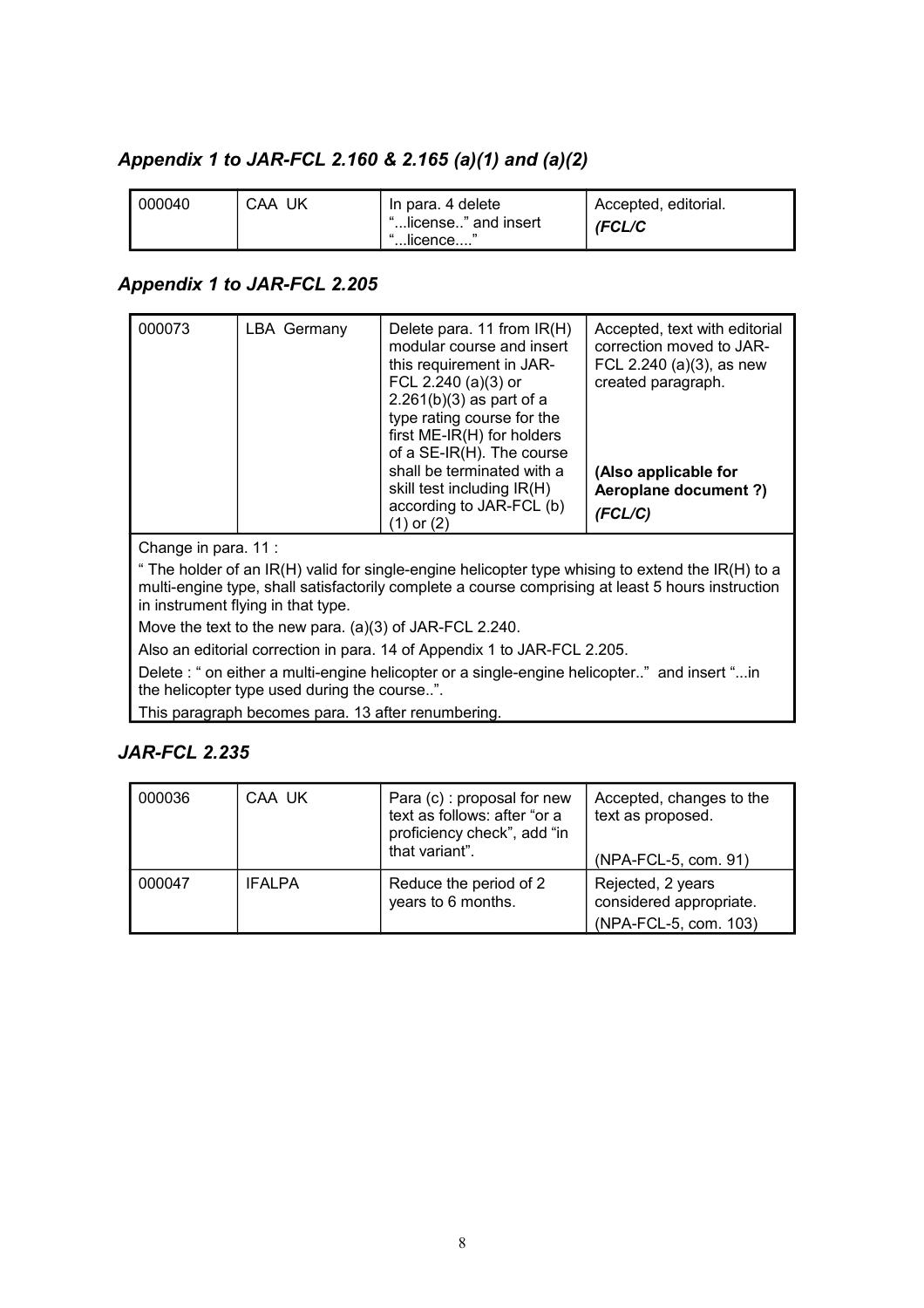| <b>Commentator</b><br><b>Comment</b><br>number | <b>Comment</b> | <b>Response</b> |
|------------------------------------------------|----------------|-----------------|
|------------------------------------------------|----------------|-----------------|

### *AMC FCL 2.261(c)(2)*

| 000071 | <b>LBA Germany</b>                    | In para. 10 (flight training) a<br>recommendation regarding<br>the extension of IR(H) to<br>further types is missing.<br>Insert: "Holders of IR(H)<br>whising to extend the IR(H)<br>to further type should have<br>additionally 5 hours flight<br>training on type according<br>to IFR. | Covered by text change in<br>comment 000073<br>(FCL/C) |
|--------|---------------------------------------|------------------------------------------------------------------------------------------------------------------------------------------------------------------------------------------------------------------------------------------------------------------------------------------|--------------------------------------------------------|
| 000026 | European<br>Helicopter<br>Association | Replace "aeroplane" by<br>"helicopter" in para. 9.                                                                                                                                                                                                                                       | Accepted, editorial<br>(FCL/C)                         |

## *IEM FCL 2.261(d)*

| 000027 | European<br>Helicopter<br>Association | Text changes to para. 1<br>and 3 | Comment has been<br>withdrawn by commentator. |
|--------|---------------------------------------|----------------------------------|-----------------------------------------------|
|--------|---------------------------------------|----------------------------------|-----------------------------------------------|

#### *JAR-FCL 2.280*

| 000057 | <b>DGAC France</b> | Additional text to para. (a)<br>$(1)$ : "of which not more<br>than 200 hrs may be as<br>cruise co-pilot." | Not a part of NPA-FCL-6,<br>l comment has been<br>withdrawn by commentator. |
|--------|--------------------|-----------------------------------------------------------------------------------------------------------|-----------------------------------------------------------------------------|
|--------|--------------------|-----------------------------------------------------------------------------------------------------------|-----------------------------------------------------------------------------|

#### *JAR-FCL 2.285*

| 000011 | <b>DGAC France</b> | Amend para. (a) to read :<br>"The holder of a CPL(H)<br>and IR(H) issued in<br>accordance with JAR-FCL<br>$2.160$ (c) and $2.195(b)$<br>satisfies the knowledge | Rejected, covered by JAR-<br>FCL 2.005 (a)(2). |
|--------|--------------------|-----------------------------------------------------------------------------------------------------------------------------------------------------------------|------------------------------------------------|
|        |                    | requirements for the issue<br>of an ATPL(H)"                                                                                                                    | (FCL/C)                                        |

#### *JAR-FCL 2.300*

| 000021 | <b>LFV Sweden</b> | Delete added text | Rejected. The FCL<br>Committee was not in<br>favour of changing their<br>philosophy regarding<br>instructors not holding JAR-<br>FCL ratings. |
|--------|-------------------|-------------------|-----------------------------------------------------------------------------------------------------------------------------------------------|
|        |                   |                   | (NPA-FCL-5, com. 49)                                                                                                                          |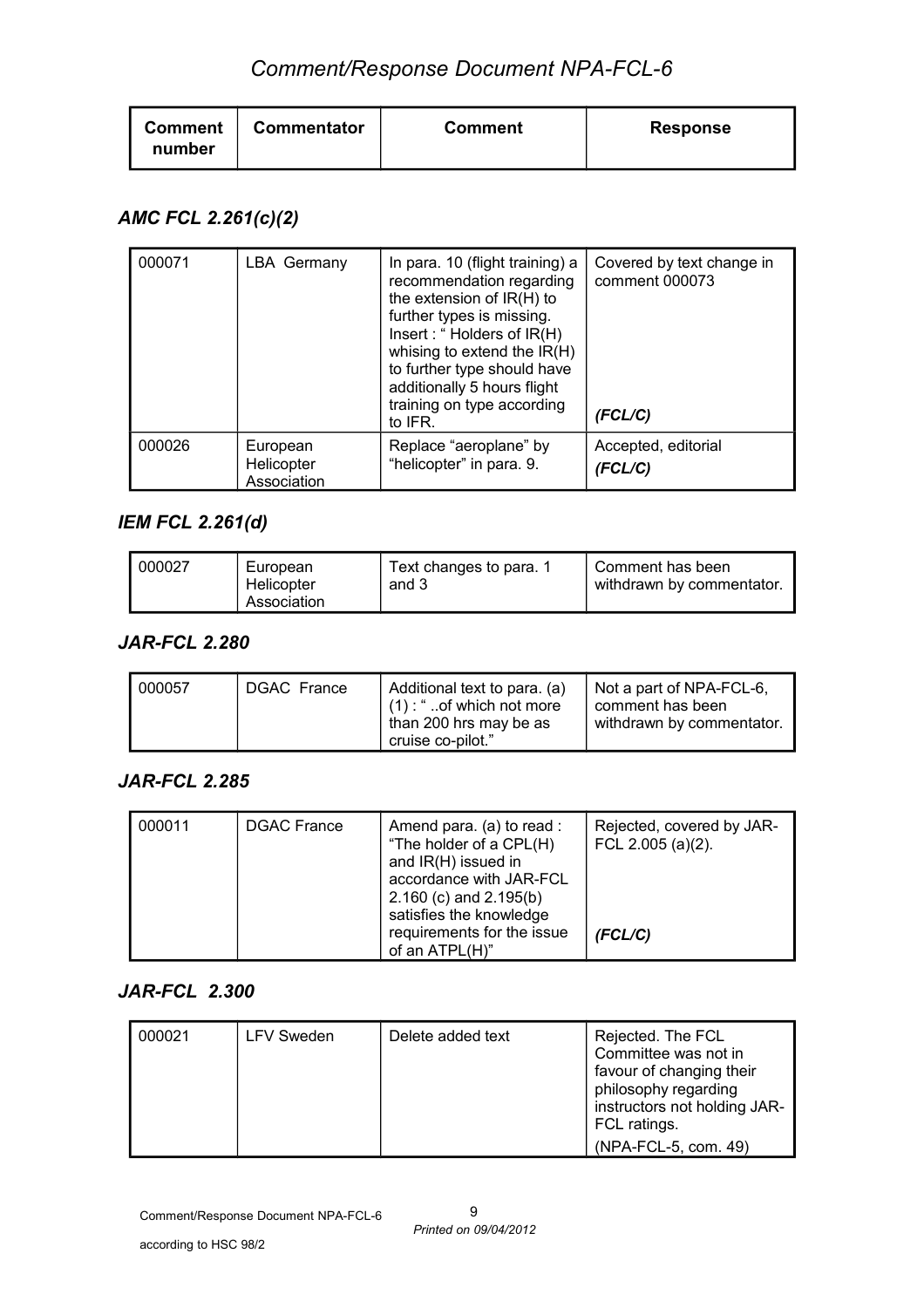| 000037 | CAA UK | Para (a)(2)(iii) delete | Accepted, editorial          |
|--------|--------|-------------------------|------------------------------|
|        |        | "for" and insert "by".  | $\vert$ (NPA-FCL-5, com. 92) |

## *Appendix 1 to JAR-FCL 2.300*

| 000038 | CAA UK | Revise proposed Appendix | The FCL Committee<br>considered this already<br>covered. If further<br>consideration is required, a<br>working paper will be |
|--------|--------|--------------------------|------------------------------------------------------------------------------------------------------------------------------|
|        |        |                          | needed.                                                                                                                      |
|        |        |                          | (NPA-FCL-5, com. 93)                                                                                                         |

### *AMC FCL 2.355(a)(2)*

| 000039 | CAA UK        | $(1)$ Para $(2)$ : add<br>"consecutive" before<br>"days".<br>$(2)$ Para $(3)$ : add at<br>beginning "Experienced FIs<br>authorised to give<br>instruction for the FI rating"<br>$(3)$ Para $(4)$ : 2nd line: after<br>"seminar", add "as<br>approved by the Authority"<br>and at end of para add<br>"/IRI"<br>$(4)$ Para $(5)$ : add at end<br>"The Authority may select<br>additional topics for<br>inclusion in seminars from<br>time to time." | (1) Rejected.<br>(2) Rejected.<br>(3) Accepted, text change<br>as in comment.<br>(4) Accepted, with text<br>change. Add subpara. (m)<br>to para. 5 : "any additional<br>topic selected by the<br>Authority."<br>(NPA-FCL-5, com. 94) |
|--------|---------------|---------------------------------------------------------------------------------------------------------------------------------------------------------------------------------------------------------------------------------------------------------------------------------------------------------------------------------------------------------------------------------------------------------------------------------------------------|--------------------------------------------------------------------------------------------------------------------------------------------------------------------------------------------------------------------------------------|
| 000049 | <b>IFALPA</b> | Agree                                                                                                                                                                                                                                                                                                                                                                                                                                             | Noted.                                                                                                                                                                                                                               |

### *JAR-FCL 2.370*

| 000059 | <b>DGAC France</b> | A new AMC to cover the<br>refresher courses for TRIs.<br>as mentioned in para. (a)<br>(2) | Rejected, not in NPA-FCL-<br>6. This is future work,<br>working paper is required<br>for refresher course for<br>TRIS.<br>(NPA-FCL-5, com. 40) |
|--------|--------------------|-------------------------------------------------------------------------------------------|------------------------------------------------------------------------------------------------------------------------------------------------|
|--------|--------------------|-------------------------------------------------------------------------------------------|------------------------------------------------------------------------------------------------------------------------------------------------|

### *JAR-FCL 2.435*

| 000072 | <b>LBA Germany</b> | Para. (a) and (b) delete :<br>"associated" and insert | Accepted, text change as in<br>comment. |
|--------|--------------------|-------------------------------------------------------|-----------------------------------------|
|        |                    | "helicopter                                           | (FCL/C)                                 |